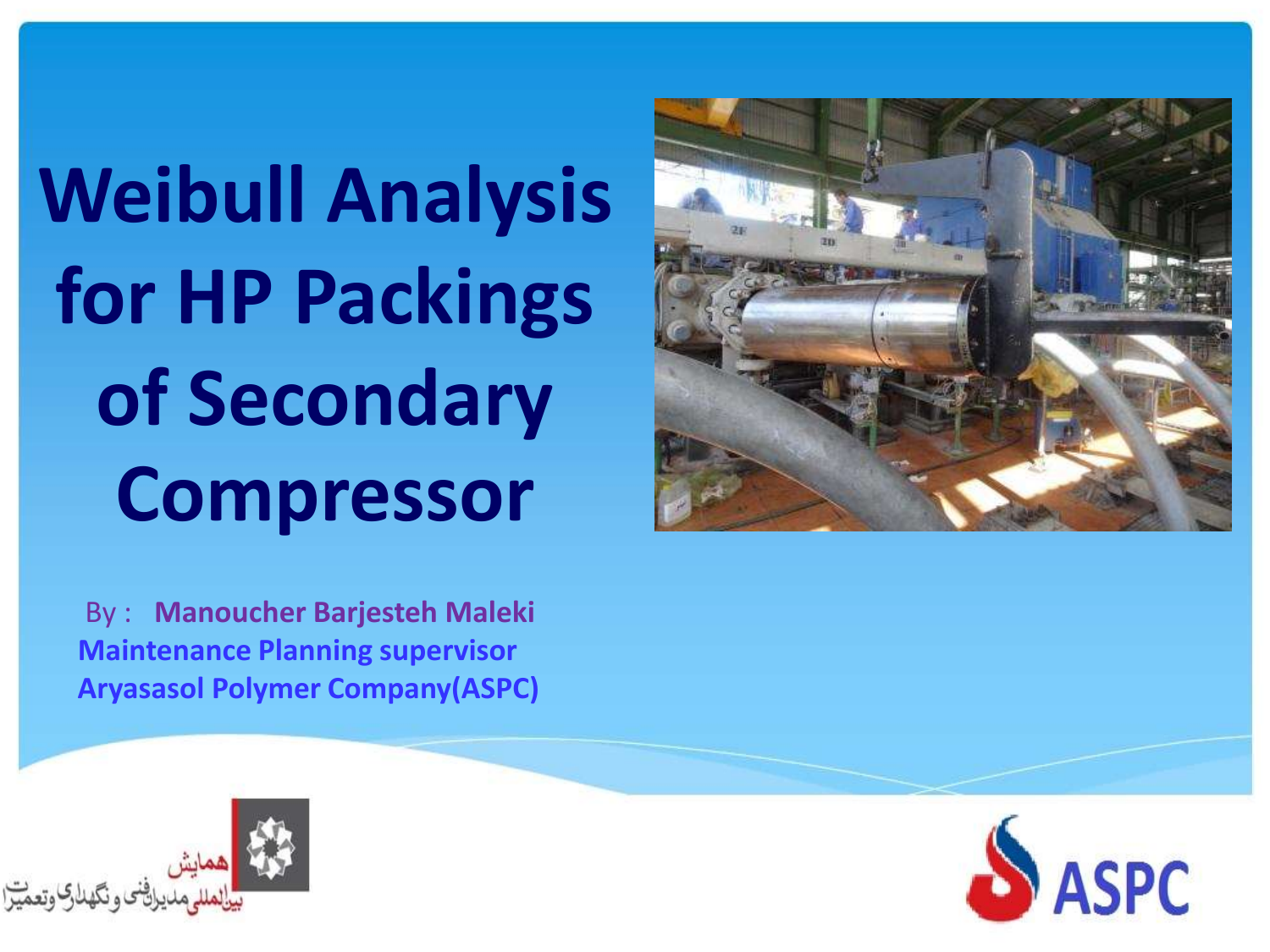| <b>Cost Structure of Repair of HP Packing</b>        |                     |                |  |  |
|------------------------------------------------------|---------------------|----------------|--|--|
| <b>Cost Description</b>                              | Cost<br>Amount(IRR) | <b>Picture</b> |  |  |
| <b>Recondition of Plunger</b>                        | 752,468,132         |                |  |  |
| <b>Recondition of HP Packing</b>                     | 1,308,941,212       |                |  |  |
| <b>Recondition of Central Valve</b>                  | 232,555,775         |                |  |  |
| <b>Recondition of LP Packing</b>                     | 31,929,386          |                |  |  |
| <b>Man Power for Removing and Installing at site</b> | 41,634,900          |                |  |  |
| <b>Lost Product</b>                                  | 4,783,800,000       |                |  |  |
| Total                                                | 7,151,329,405       |                |  |  |



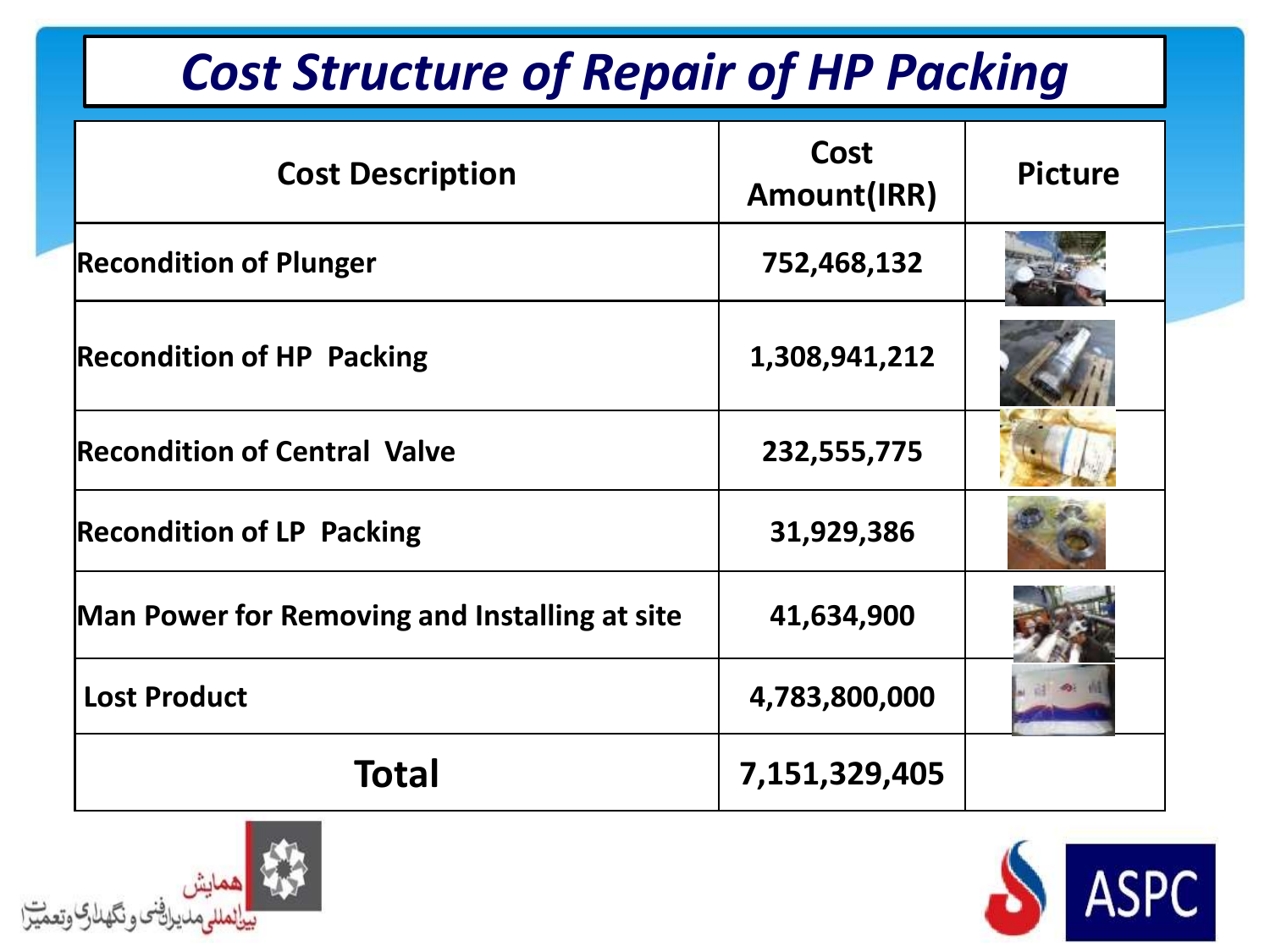## *changing view on equipment failure*

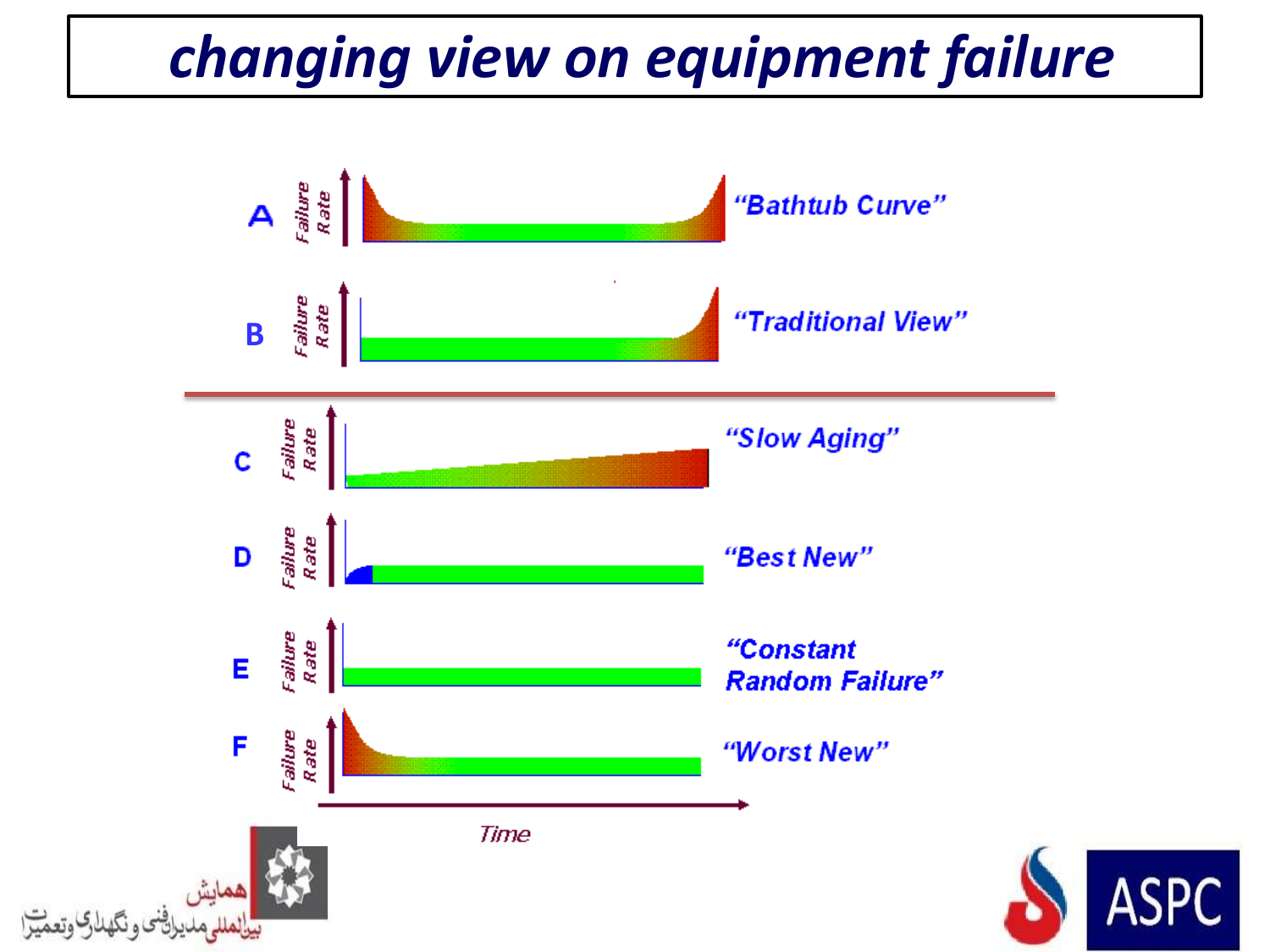## *Probability Density Function*





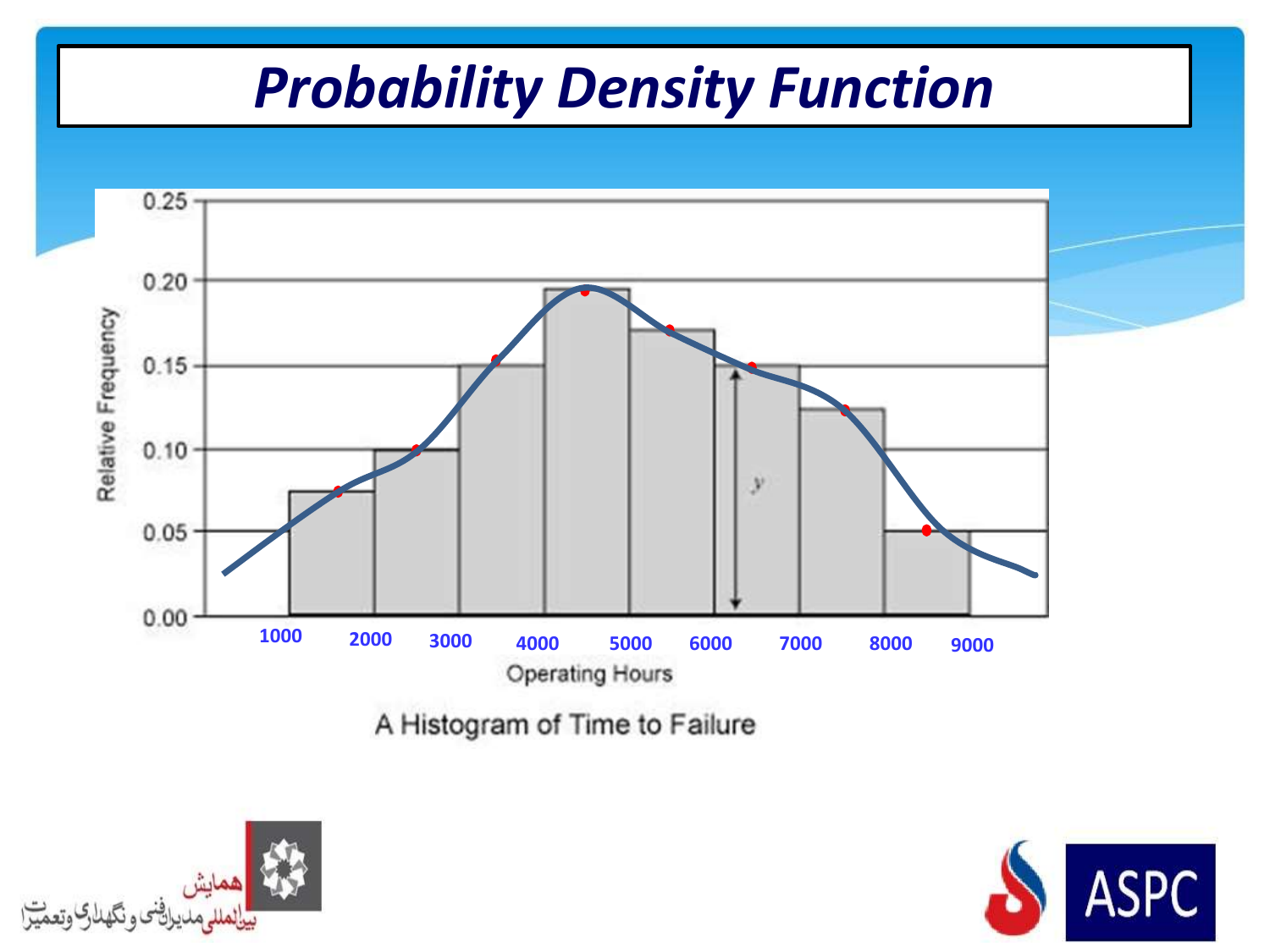





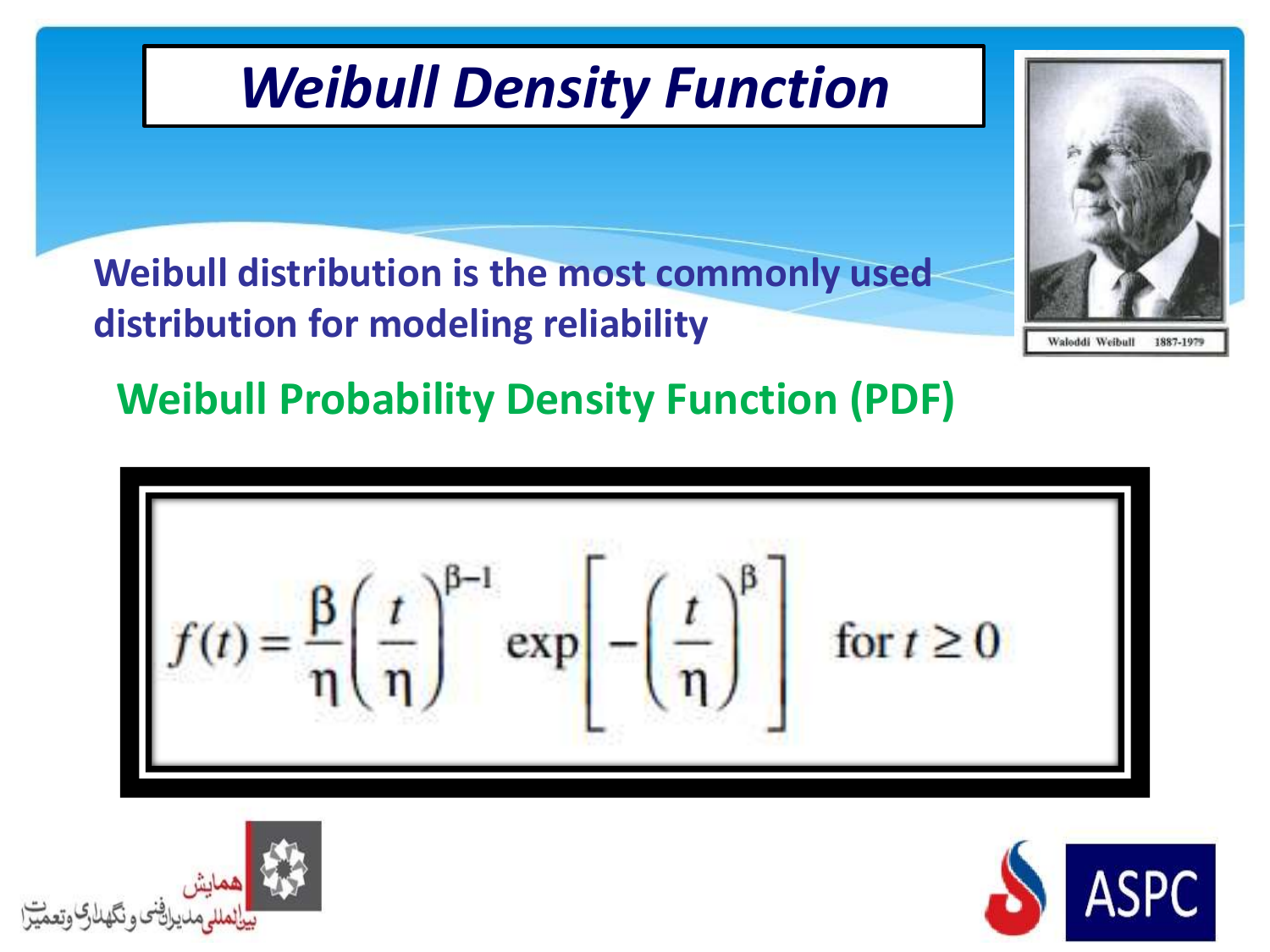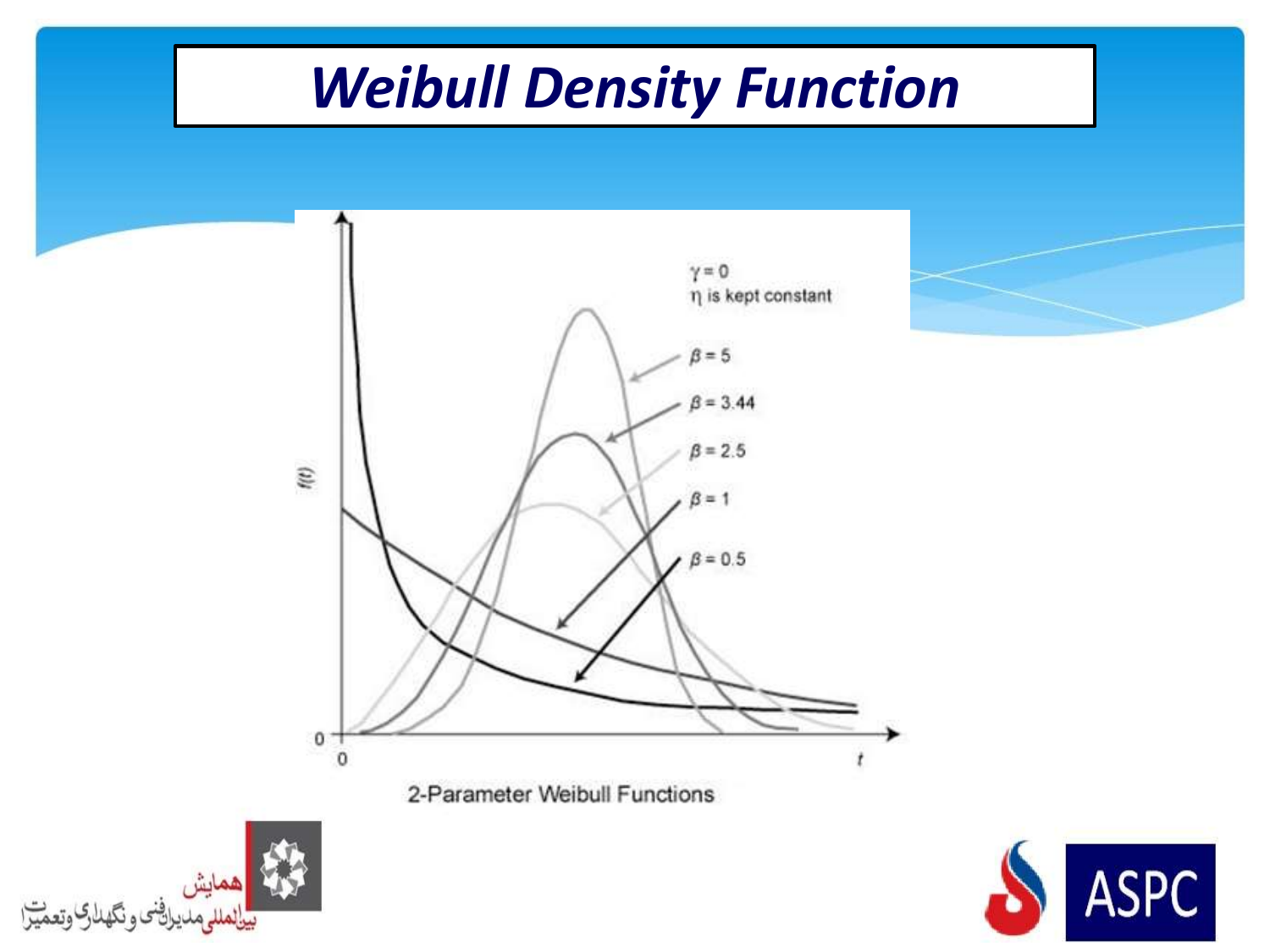## *Reliability Function(survival function)*

**Reliability function gives the probability of an item operating at least to some specified time without failure**

$$
R(t)=\exp\left[-\left(\frac{t}{\eta}\right)^\beta\right]
$$





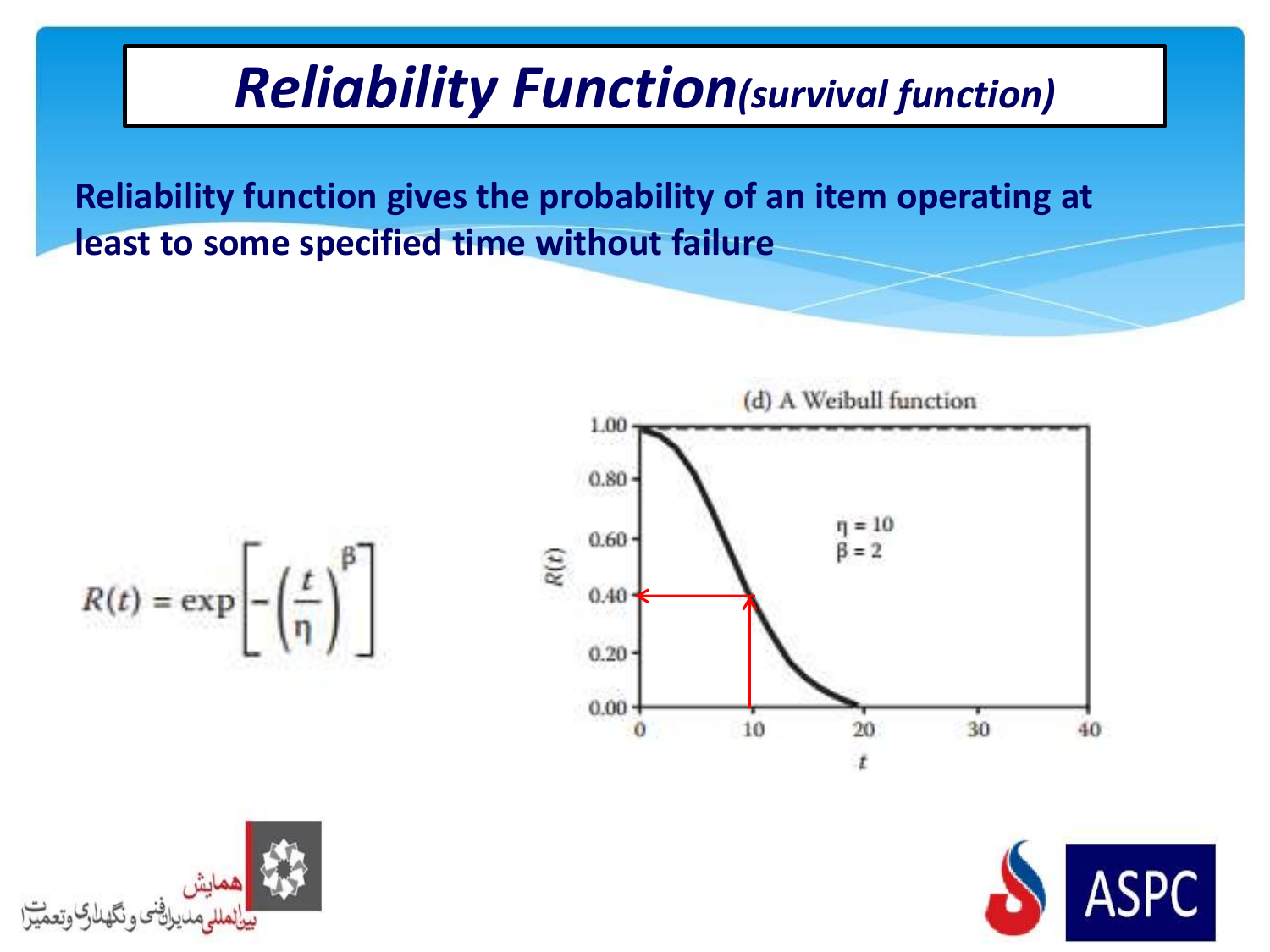## *Hazard Function*

#### **Conditional probability of failing in the next small interval given survived up to time t**

$$
h(t) = \frac{\beta}{\eta} \left(\frac{t}{\eta}\right)^{\beta - 1}
$$

(d) A Weibull function





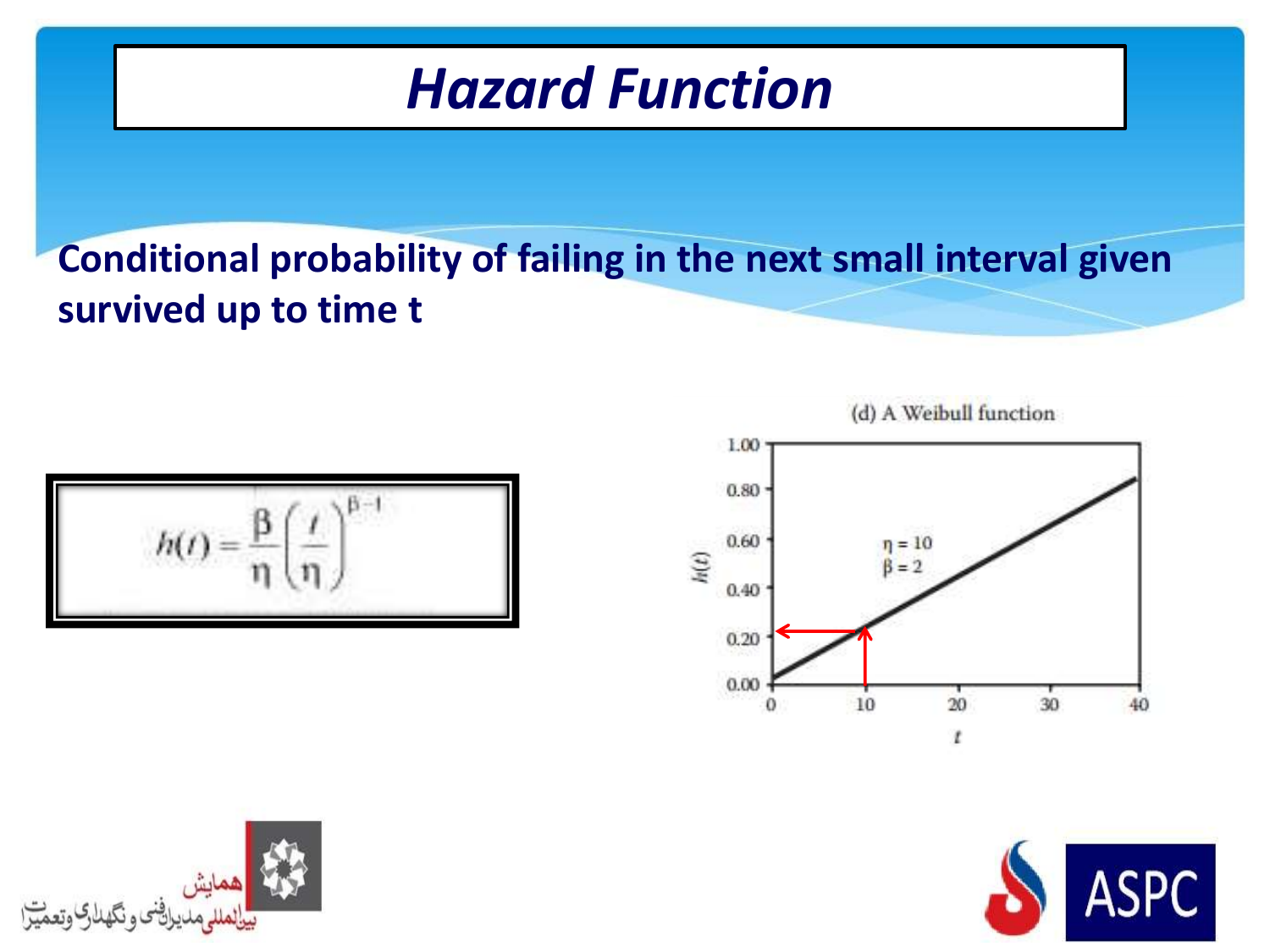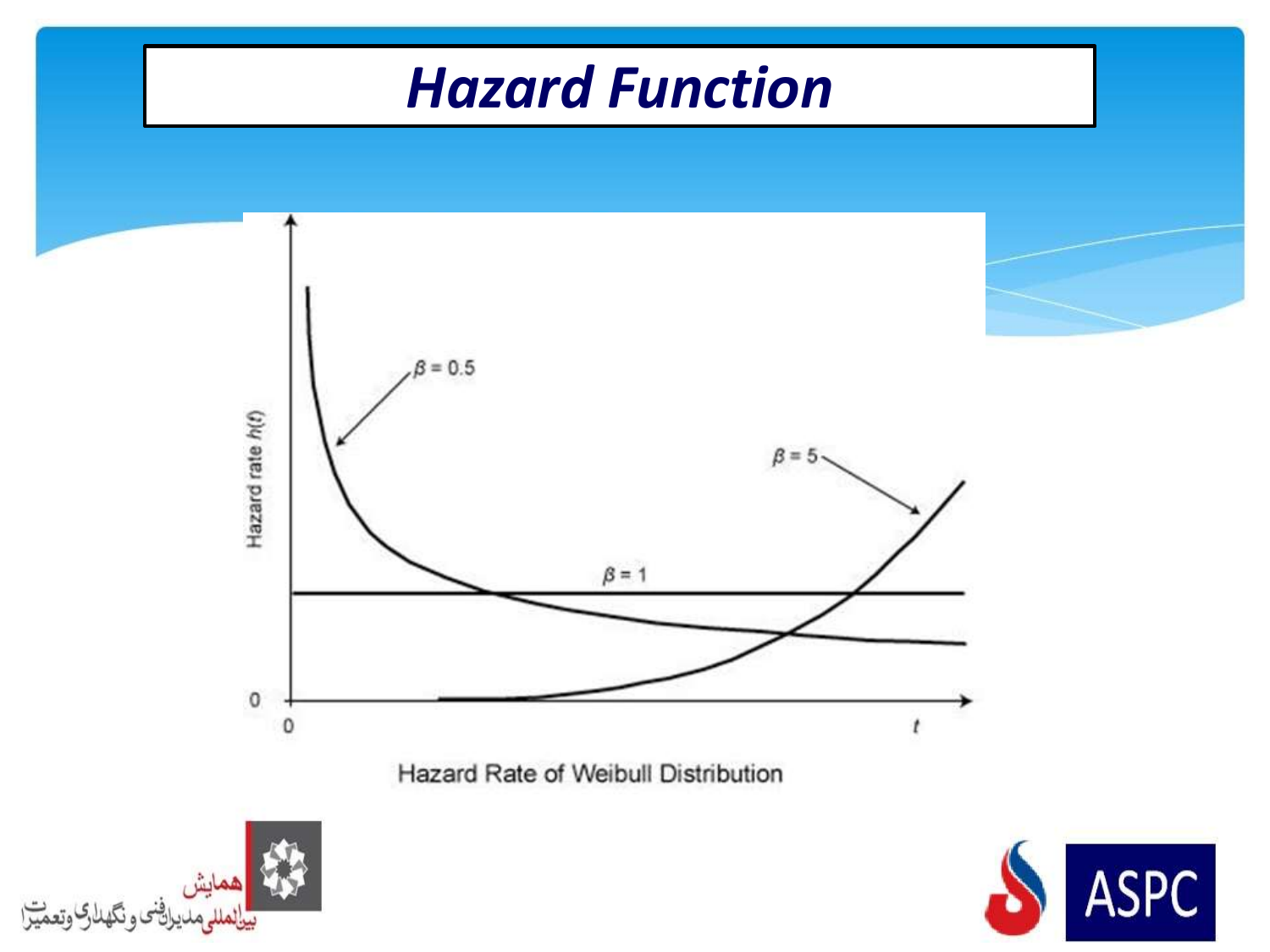

## **Laplace Trend Test for checking iid (Independently Identically Distributed)**

$$
u = \sqrt{12N(t_n)} \left( \frac{\sum_{i=1}^{n} t_i}{T \cdot N(t_n)} - 0.5 \right).
$$



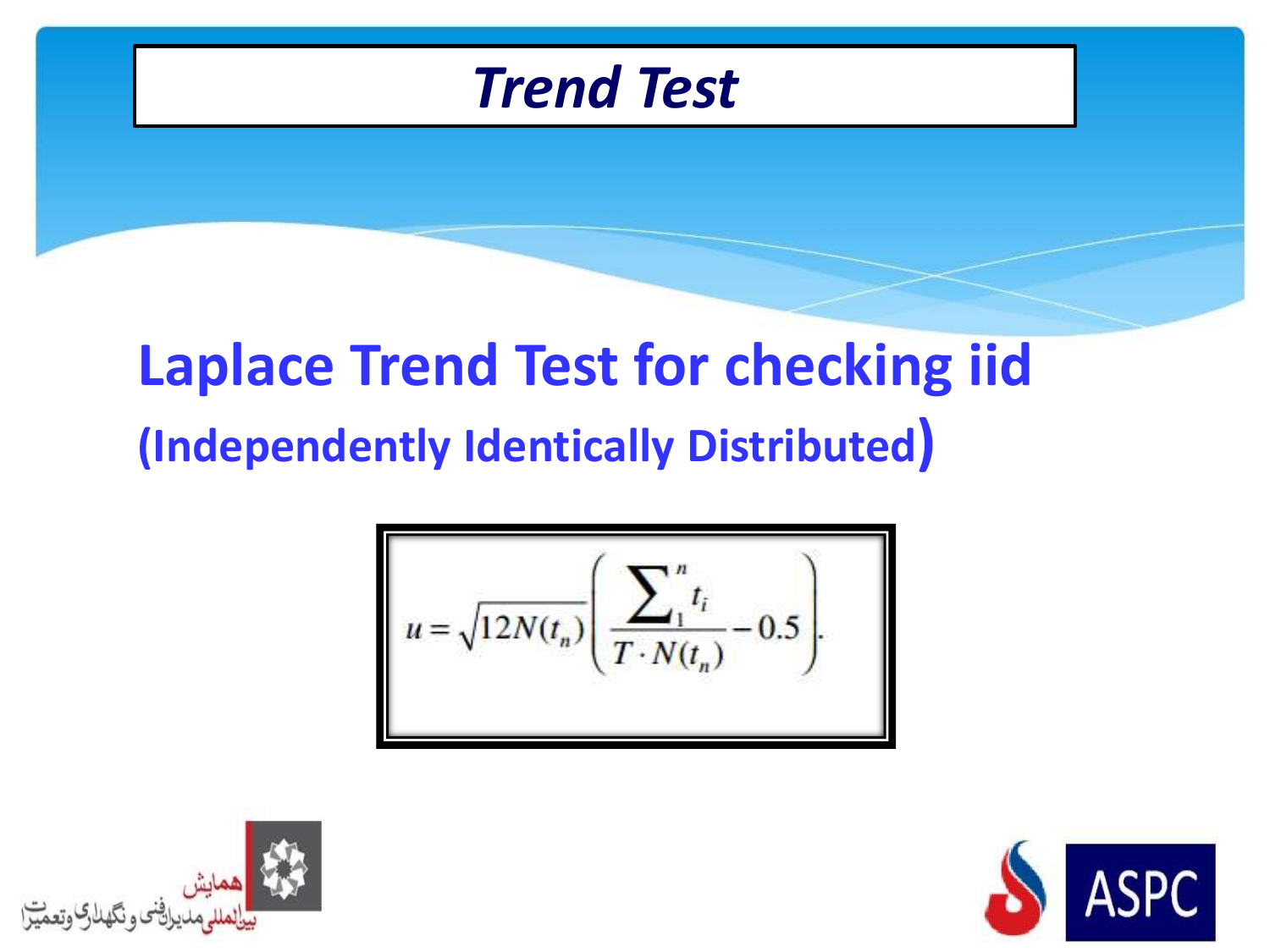## *Kolmogorov–Smirnov Goodness-of-Fit Test*

#### **The Kolmogorov–Smirnov (K-S) test is an appropriate tool to determine if a hypothesized distribution fits a data set or not.**

$$
d = \max_{i} (|F(t_i) - \hat{F}(t_i)|, |F(t_i) - \hat{F}(t_{i-1})|)
$$

 $\ddot{F}(t)$ , **sample cumulative distribution function**



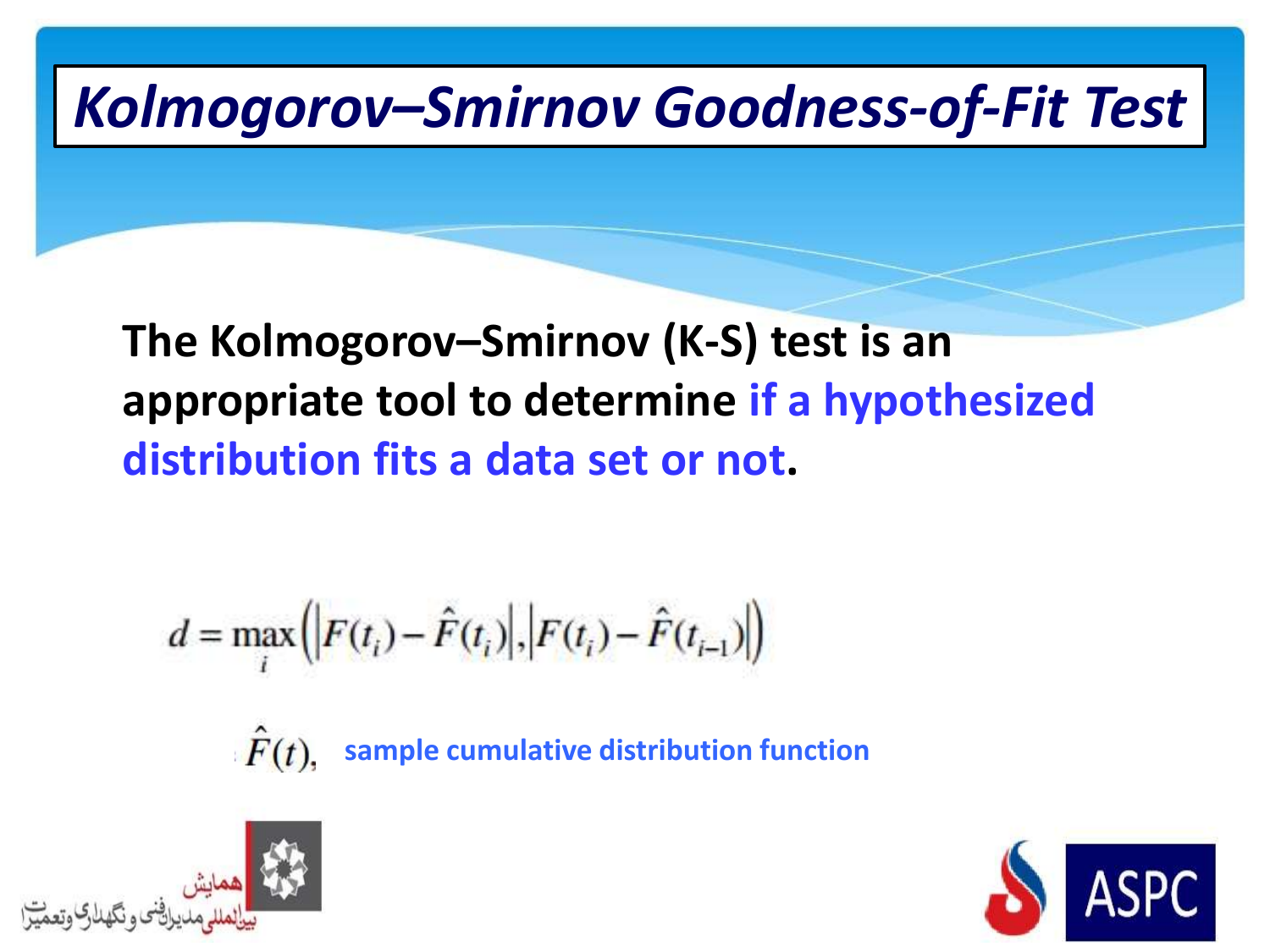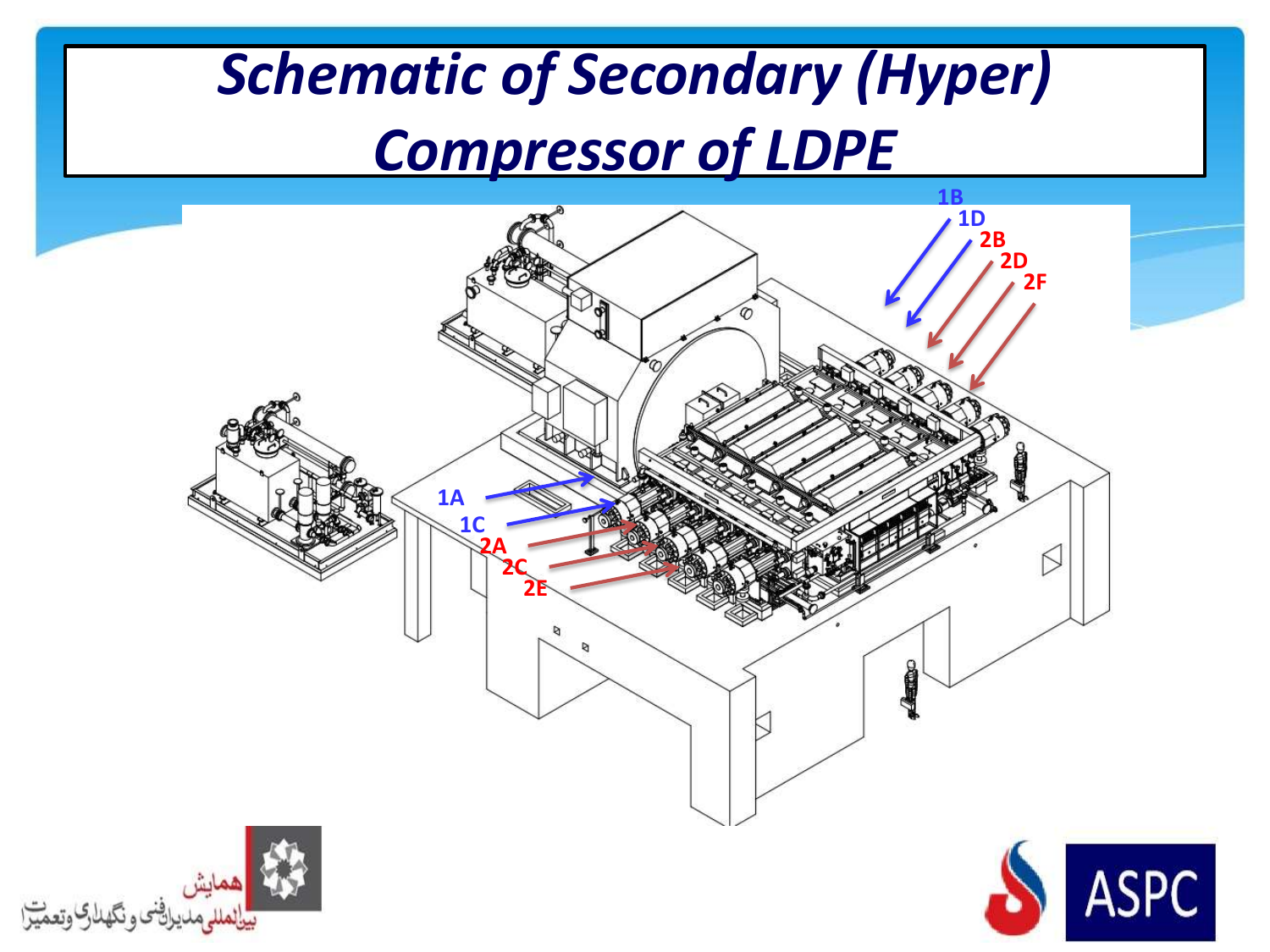## *Packing 2D Failure Laplace Test*



## **Laplace Trend Test**

**As u=-2.32379 is less than u critical -1.96, we can reject the null hypothesis of iid at α= 5% and accept the alternate hypothesis that there is reliability growth**



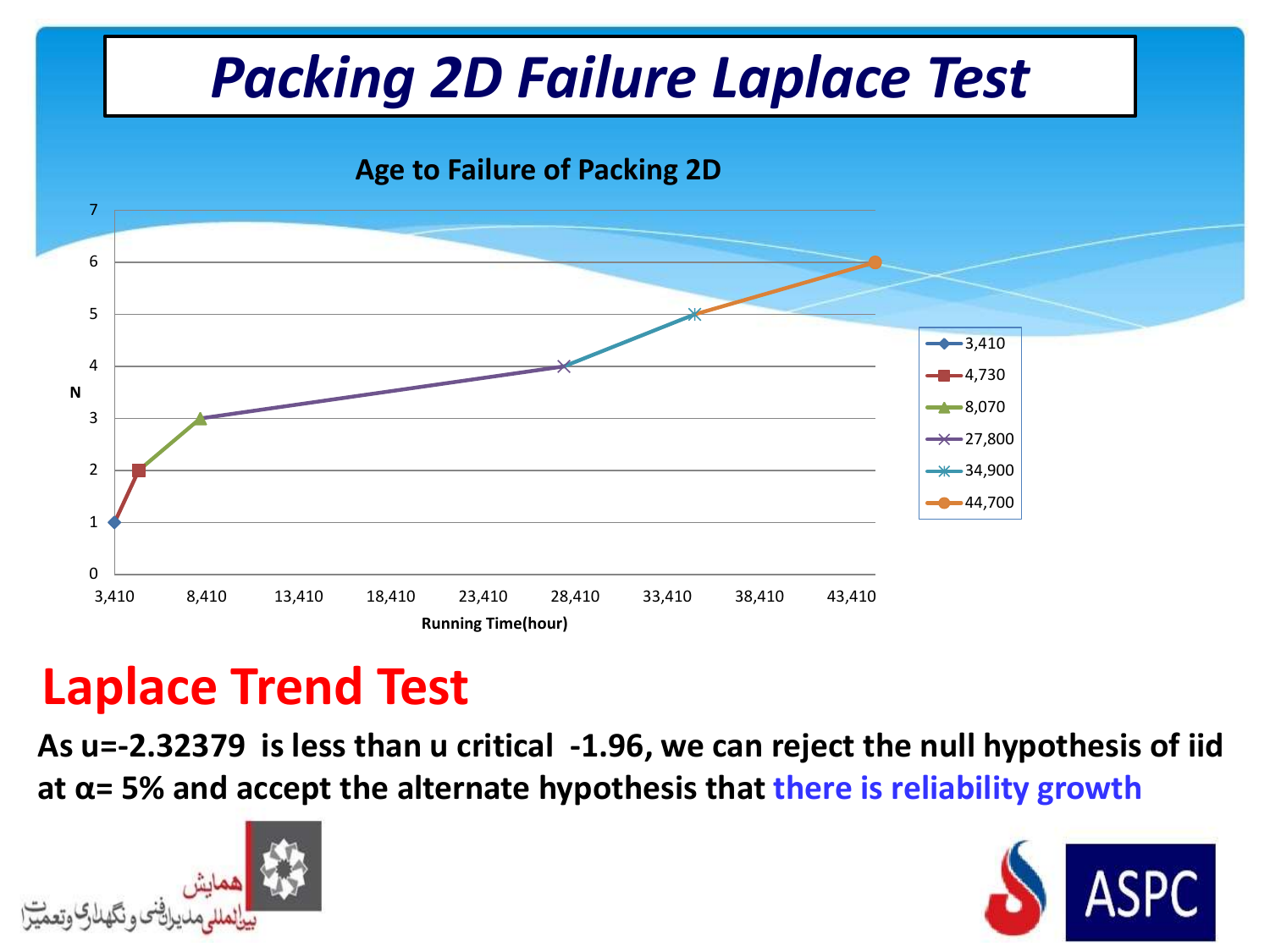

#### **Laplace Trend Test**

**At a significance level α of 5%, u critical = +1.96, Because u=0.314 and less than u critical , we can not reject the null hypothesis of being iid.** 



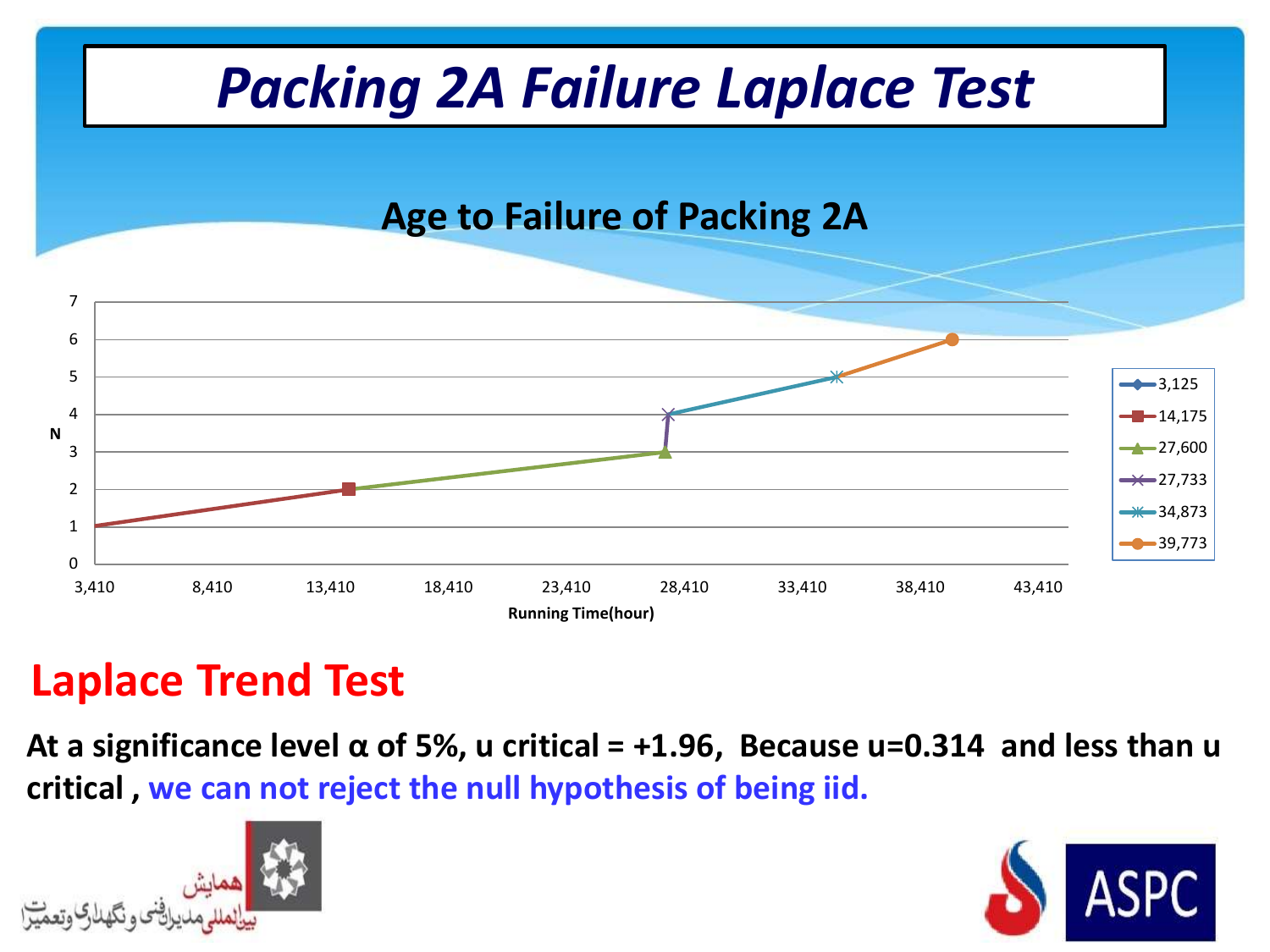## *Packing 2A Failure Data Analysis*

#### **Weibull Analysis of Packing 2A**

#### **In Excel**

|                               |                            |                        | <b>Excel Regression</b><br><b>Data To Use For</b> |                                           |  |
|-------------------------------|----------------------------|------------------------|---------------------------------------------------|-------------------------------------------|--|
| The Facts For A Weibull Plot  |                            |                        |                                                   |                                           |  |
| <i>i-values</i>               | X-age to failure<br>sorted | <b>Y-plot position</b> | <b>Use This Date</b><br>X-axis<br><b>For</b>      | <b>Use This Date For</b><br><b>Y-axis</b> |  |
| $\mathbf{1}$                  | 3410                       | 0.109375               | $-2.15562$                                        | 8.13446757                                |  |
| $\overline{2}$                | 4730                       | 0.265625               | $-1.17527$                                        | 8.46168048                                |  |
| $\overline{\mathbf{3}}$       | 8070                       | 0.421875               | $-0.60154$                                        | 8.99590876                                |  |
| $\overline{4}$                | 27800                      | 0.578125               | $-0.14729$                                        | 10.2327913                                |  |
| 5                             | 34900                      | 0.734375               | 0.281918                                          | 10.4602421                                |  |
| 6                             | 44700                      | 0.890625               | 0.794337                                          | 10.7077288                                |  |
|                               |                            |                        |                                                   |                                           |  |
| <b>Excel Regression Stats</b> |                            |                        |                                                   |                                           |  |
| β=                            | 1.192                      |                        |                                                   |                                           |  |
| $\eta =$                      | 28911.960                  |                        |                                                   |                                           |  |
|                               |                            |                        |                                                   |                                           |  |



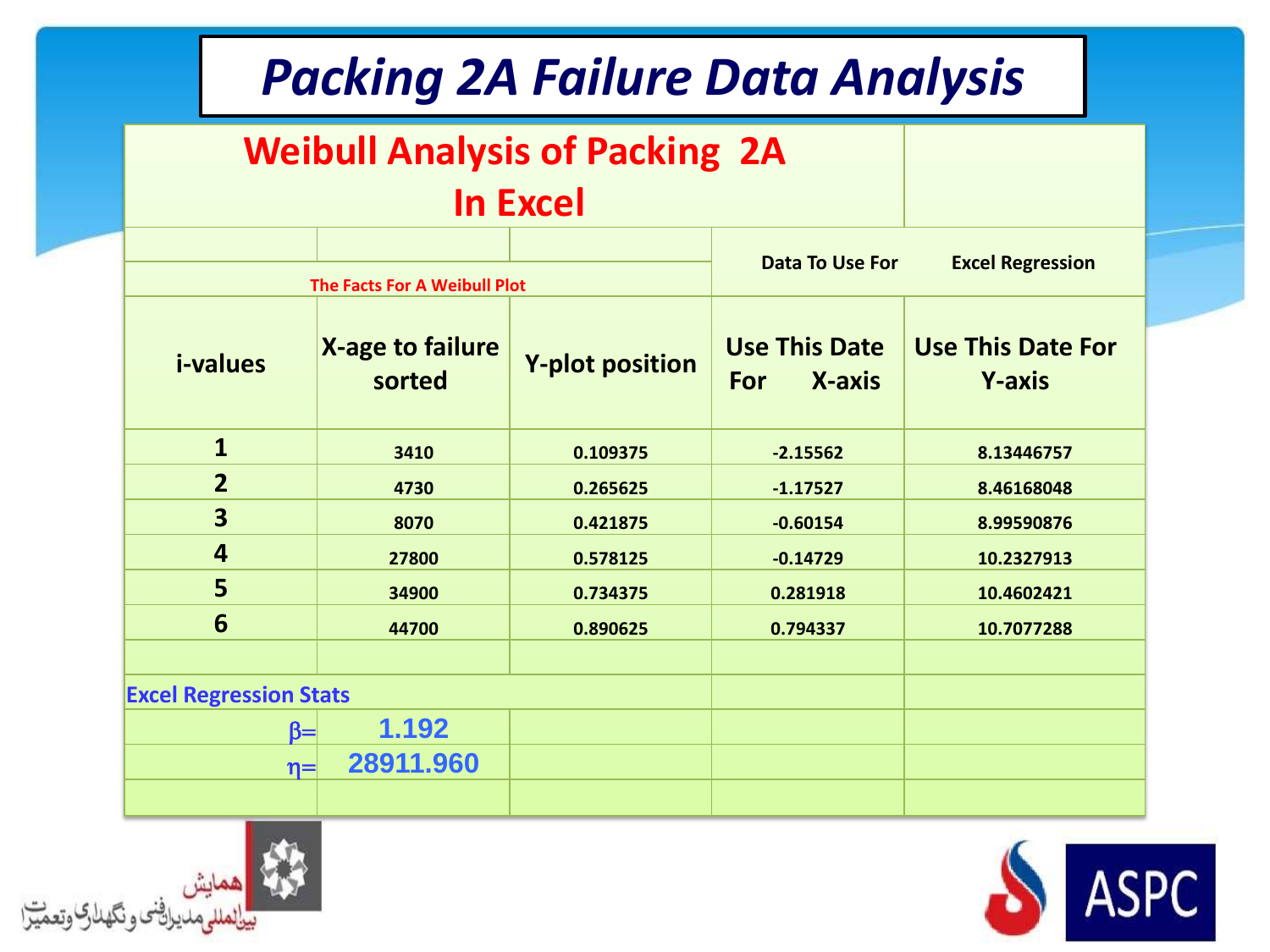

#### **KOLMOGOROV–SMIRNOV GOODNESS-OF-FIT TEST**

**test statistic d is 0.346, and the critical value dα is 0.519 .At the 5% significance level, since d< dα , the fitted Weibull distribution is not rejected**



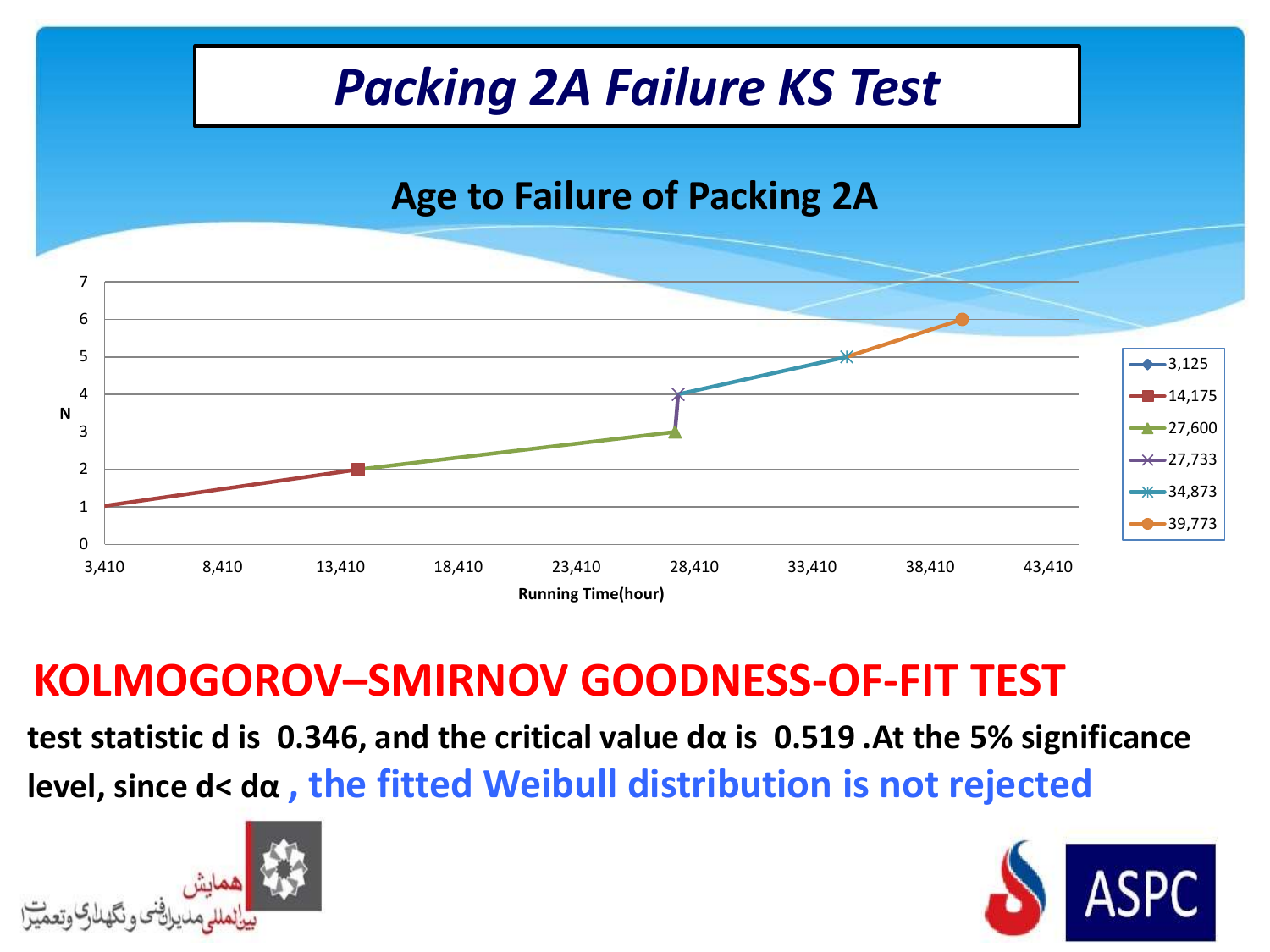| Weibull<br><b>Analysis</b><br>$\ln$<br><b>OREST</b> | <b>No</b>        | Packing | iid Test(5% significant<br>level)  | KS Test(5%<br>significant level) Shape |      | <b>Scale</b> | <b>Hazard Function</b>                                                                                                                                     |
|-----------------------------------------------------|------------------|---------|------------------------------------|----------------------------------------|------|--------------|------------------------------------------------------------------------------------------------------------------------------------------------------------|
|                                                     | 1                | 2A      | OK                                 | OK                                     | 1.19 | 28911        | <b>Institution Funding</b><br>and the decision of<br><b>April</b>                                                                                          |
|                                                     | $\overline{2}$   | 2B      | OK                                 | OK                                     | 1.19 | 25364        | bearings include<br>$= \begin{array}{ccccc} \alpha & \alpha & \alpha & \alpha & \alpha & \alpha \\ \alpha & \alpha & \alpha & \alpha & \alpha \end{array}$ |
|                                                     | $\overline{3}$   | 2C      | OK                                 | <b>OK</b>                              | 1.58 | 26873        | Insect Race Paradise<br>$\frac{1}{449}$ , $\frac{1}{2}$                                                                                                    |
|                                                     | $\boldsymbol{4}$ | 2D      | <b>NOK</b> (reliability<br>growth) |                                        |      |              |                                                                                                                                                            |
|                                                     | 5                | 2E      | OK                                 | OK                                     | 1.05 | 37808        | <b>Ashfrict Faction</b><br>تمنا<br>643                                                                                                                     |
|                                                     | $6\phantom{1}6$  | 2F      | OK                                 | OK                                     | 1.90 | 32123        | <b>START BARTISTERS</b><br>52                                                                                                                              |



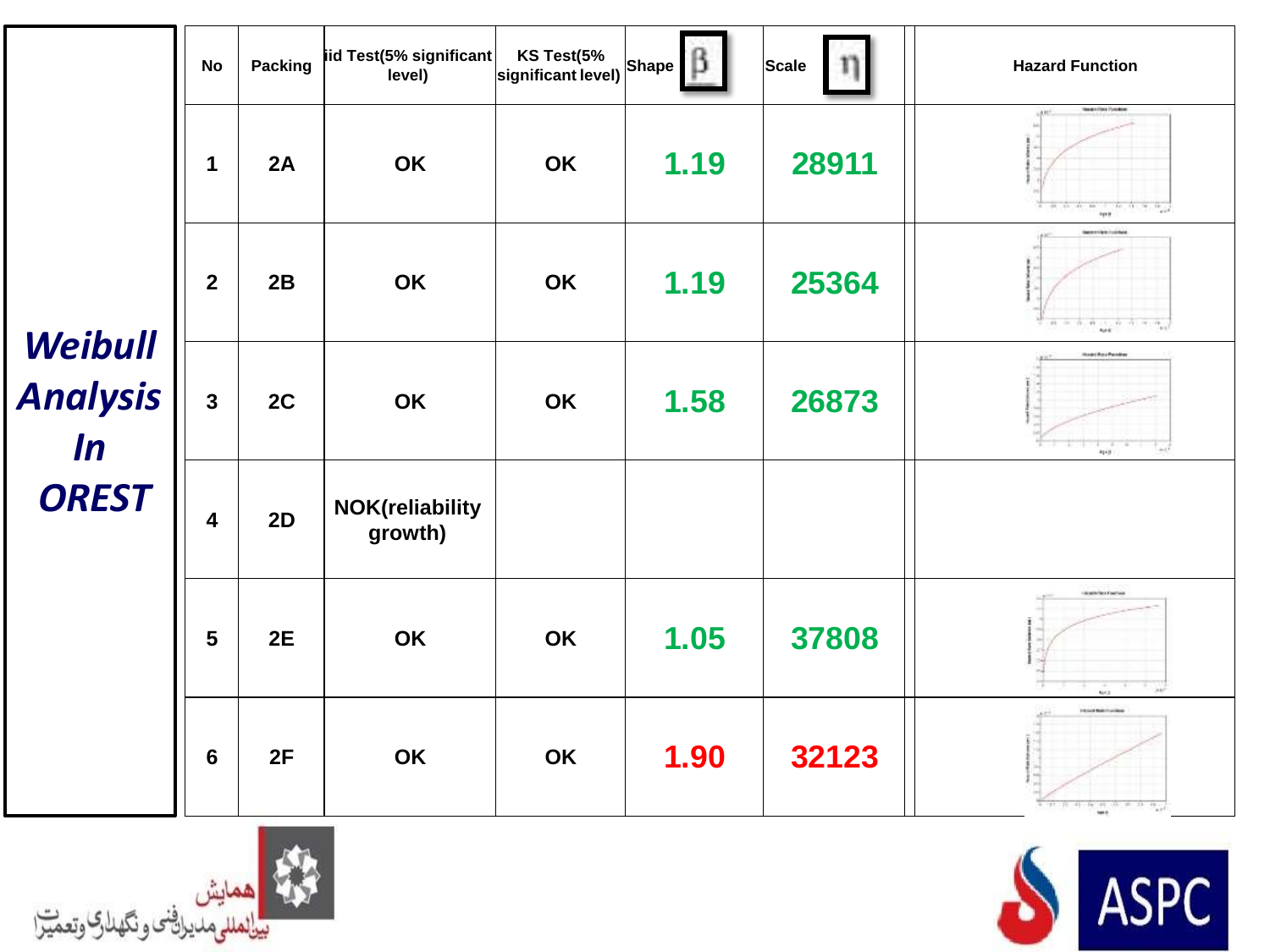





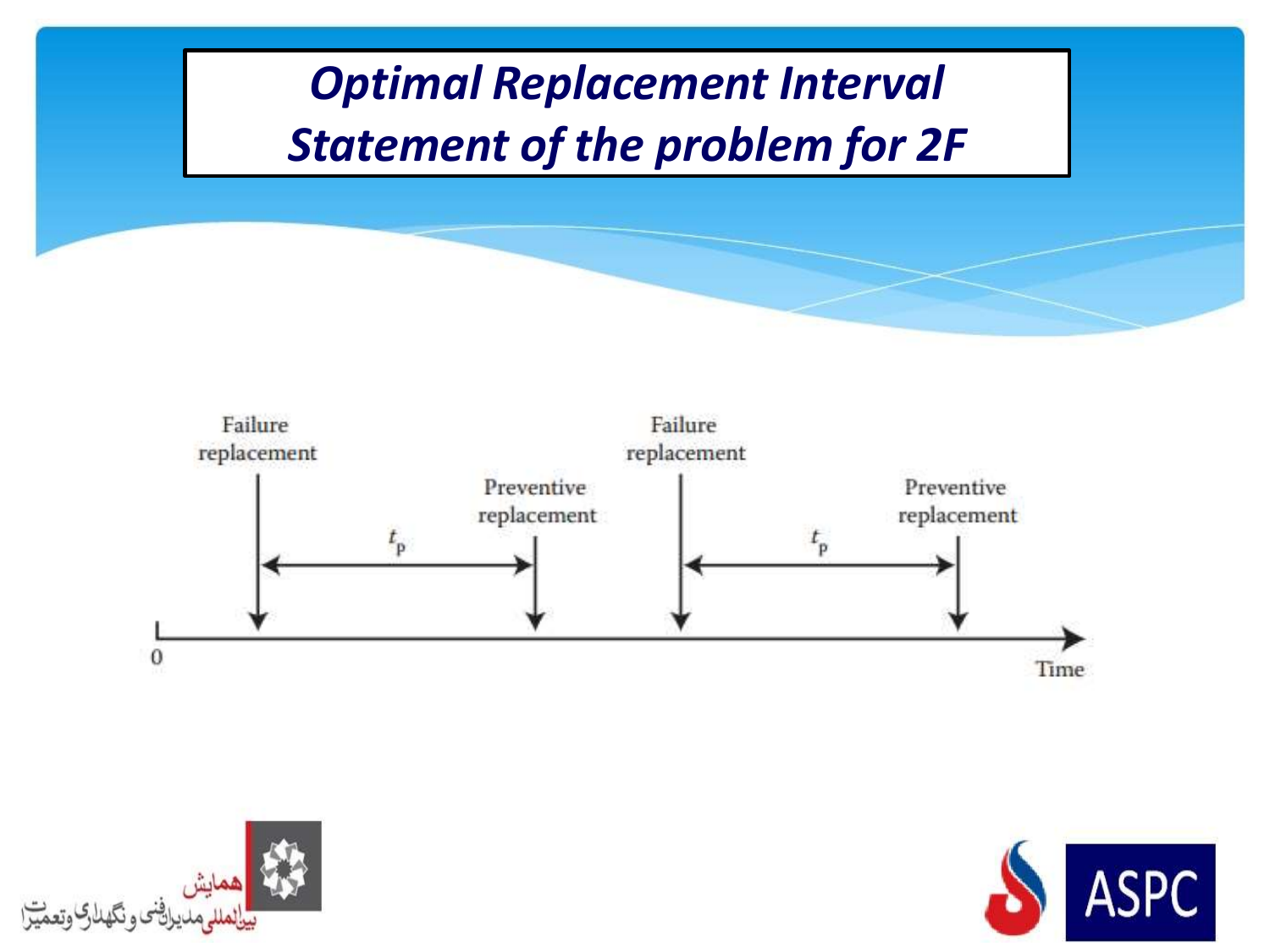## *Optimal Replacement Interval*

 $C(t_p)$ = Total Expected Replacement Cost per unit time

- = Total Cost of Preventive Replacement *Cp*
	- $C_f$  = Total Cost of Failure Replacement

$$
C(t_p) = \frac{C_p R(t_p) + C_f (1 - R(t_p))}{t_p R(t_p) + \int_0^t tf(t)dt}
$$



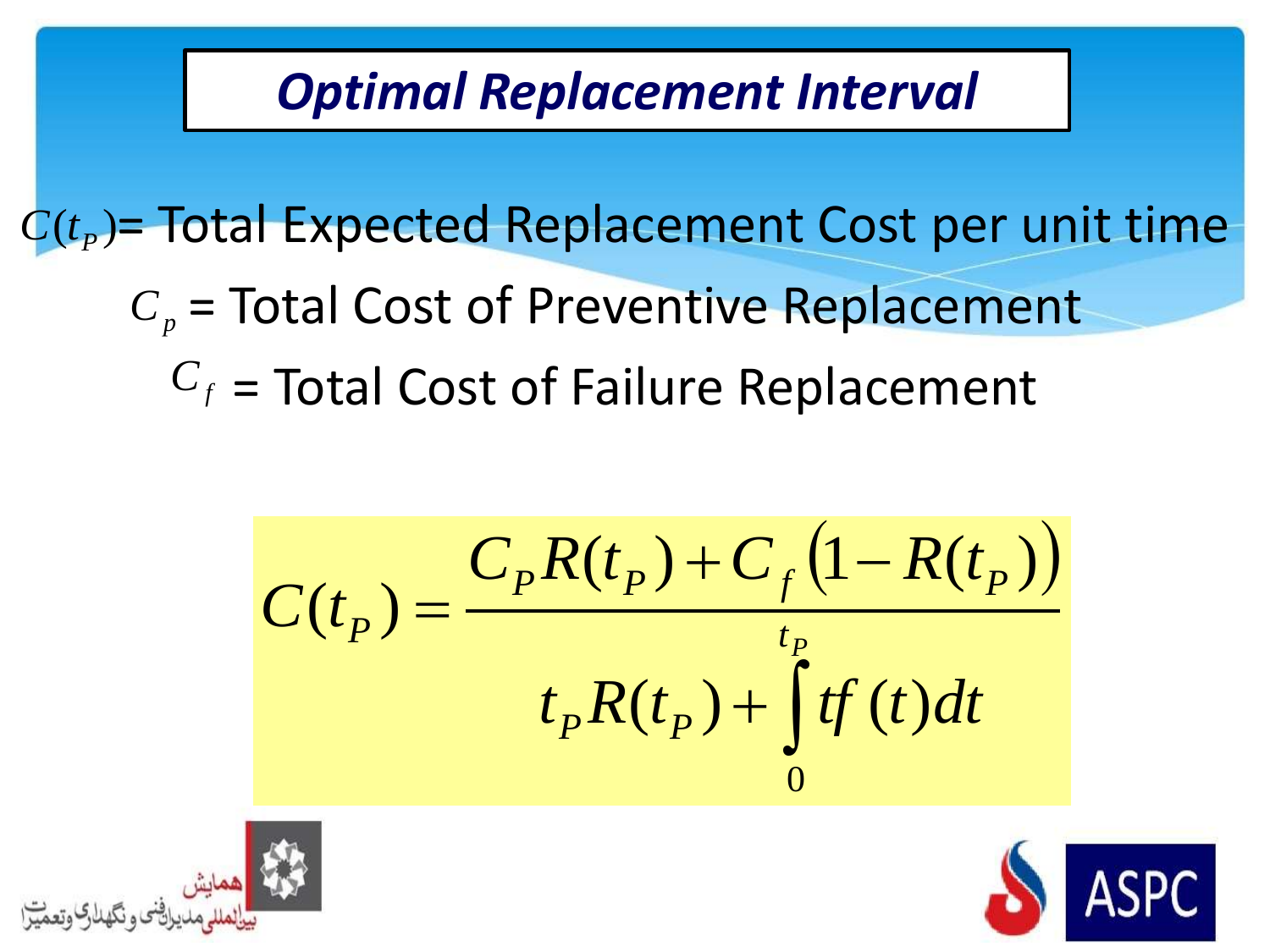| Optimal Replacement Interval for Packing                                                                                      |
|-------------------------------------------------------------------------------------------------------------------------------|
| $C(t_P) = \frac{C_f}{t_P e^{-(t_P/\eta)^\beta} + \int_0^{t_P} t_p [\beta/\mu)(t_p/\eta)^{\beta-1} e^{-(t_p/\eta)^\beta}]} dt$ |

 $\mu = 32,123$  $\beta = 1.9$  $C_f$  = 7,151,329,405 IRR



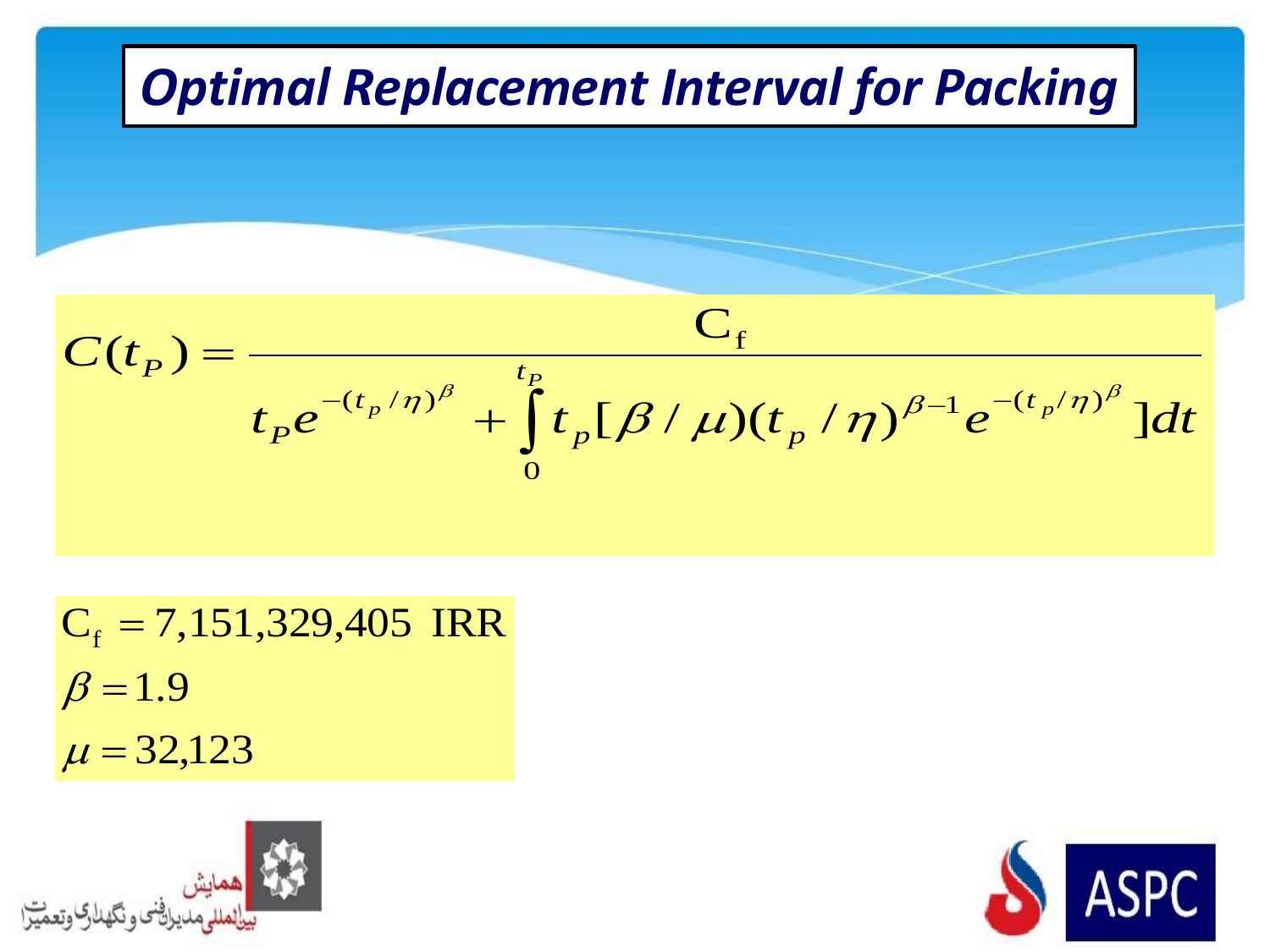## *Cost Function Graph*



<mark>ا ھمايش</mark><br>بيللملل<sub>و</sub>مديرا<sup>فني</sup> ونگھللرگ وتعميرا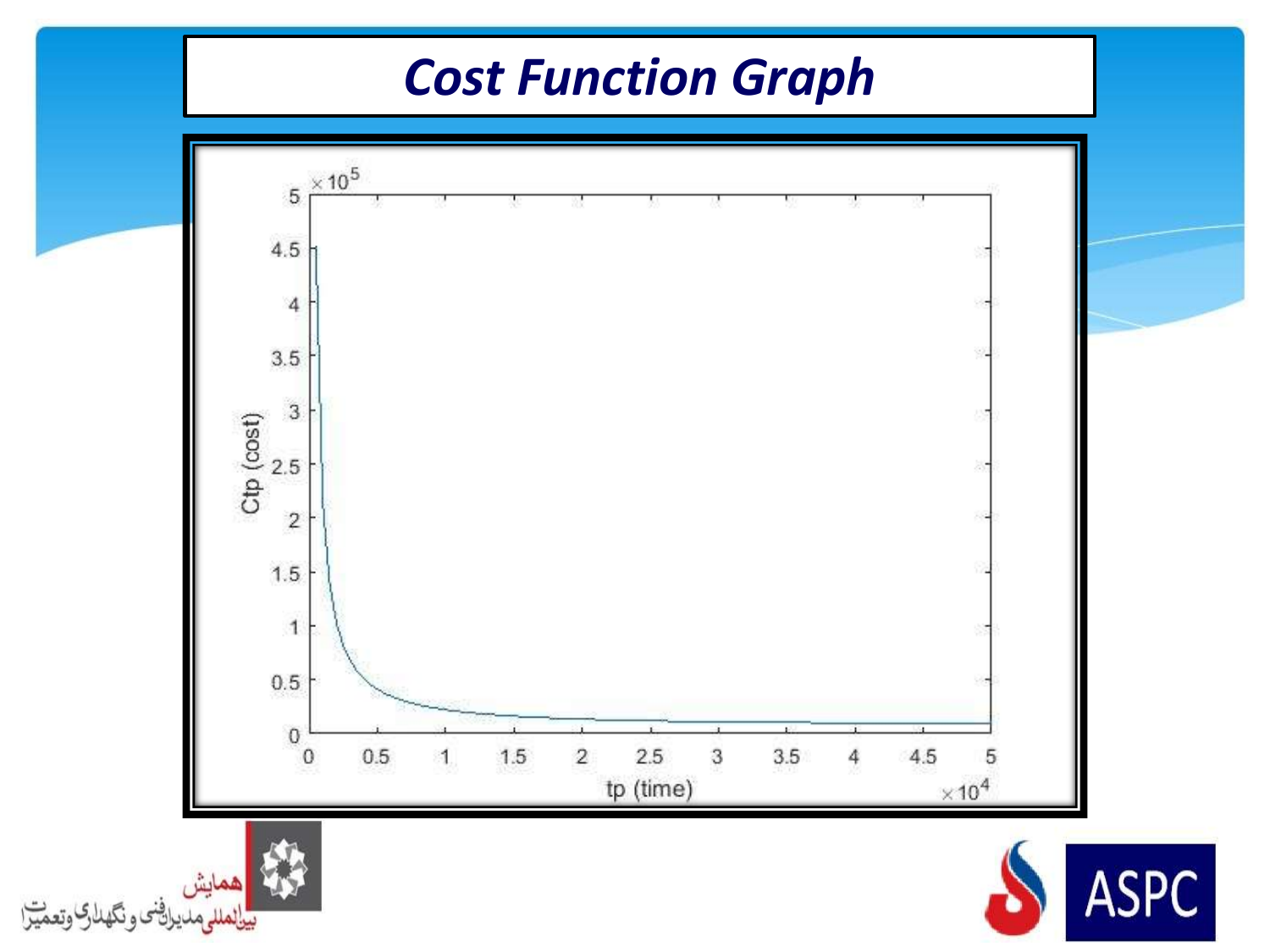## *Weibull Proportional Hazards Model(PHM)*

$$
h[t, Z(t)] = \frac{\beta}{\eta} \left(\frac{t}{\eta}\right)^{\beta - 1} \exp\left\{\sum_{i=1}^{m} \gamma_i z_i(t)\right\}
$$

 $\hat{h}[t, Z(t)]$  is the (instantaneous) conditional probability of failure at time t, given **the values of z1(t), z2(t),…zm(t).**

**Each zi(t) in Equation (i= 1, 2,…m) represents a monitored condition data vari-able at the time of inspection**



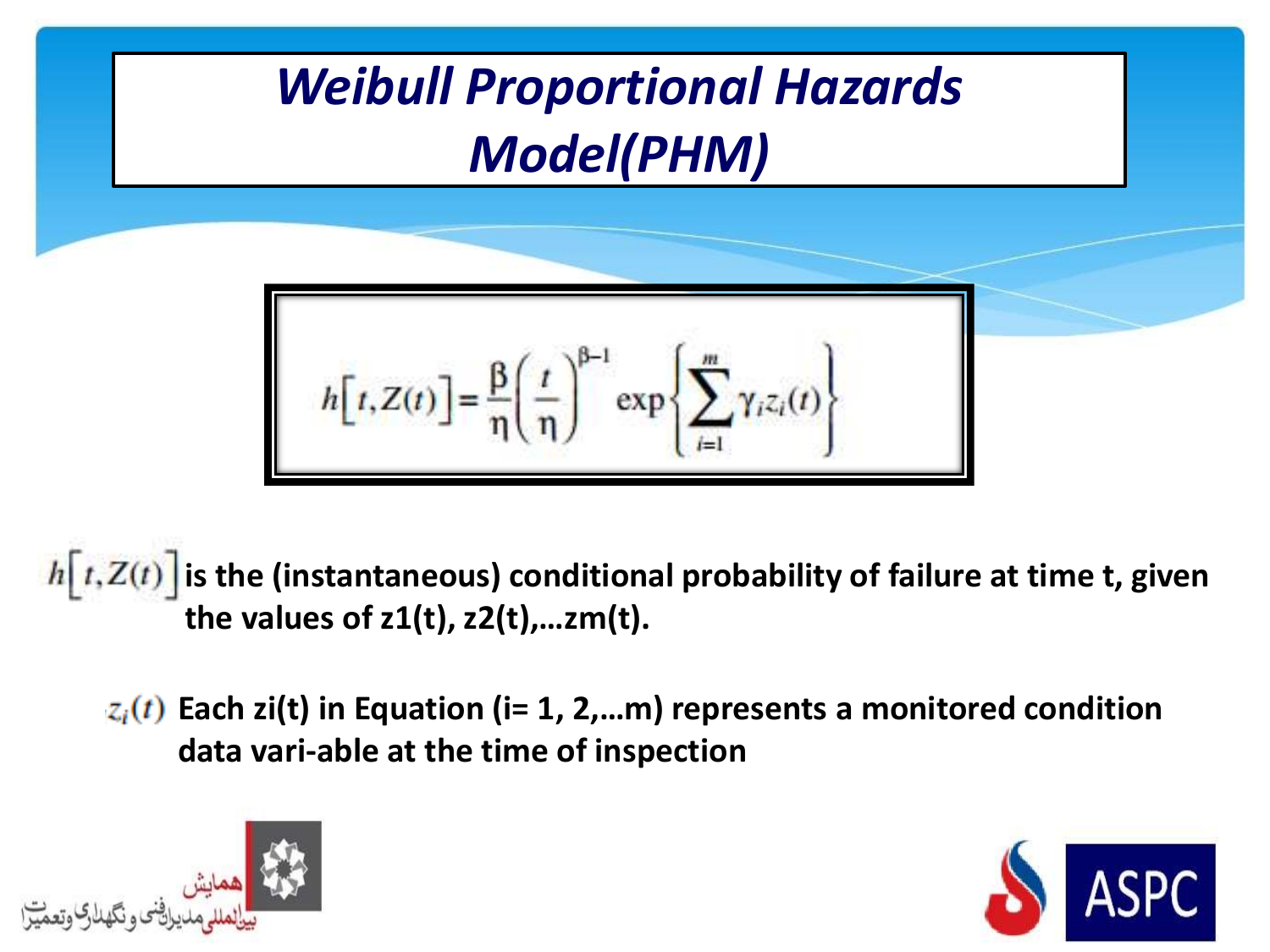## *Conclusion*

*1-Current strategy of changing HP packing based on vibration and leak gas flow seems to be correct .*

*2-It is crucial to gather precise and comprehensive data of each equipment maintenance data in order to be able to improve our maintenance strategy.*

*3-Develpopping PHM for HP packings could result in significant improvement in compressor maintenance strategy.*